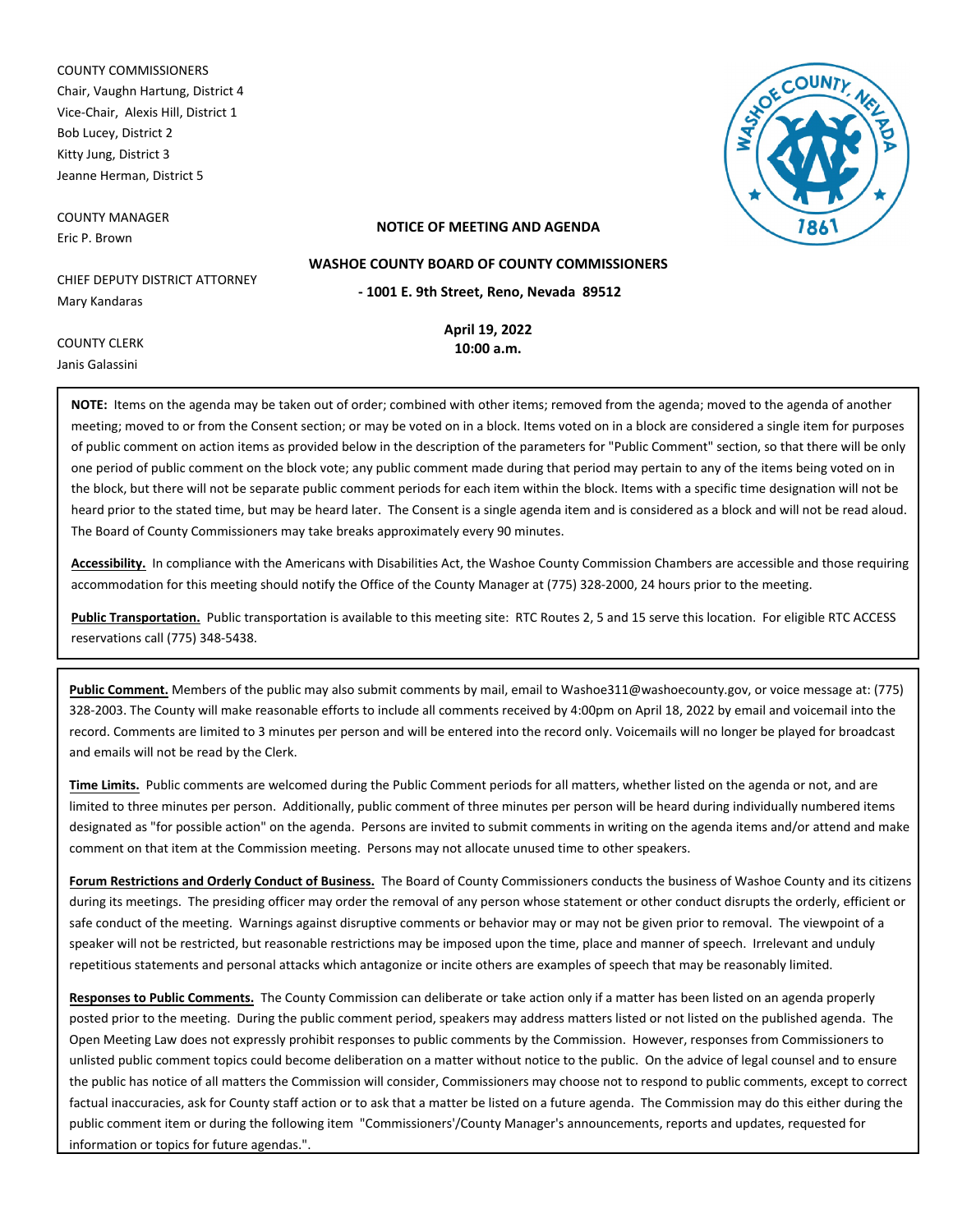Board of County Commissioners Meeting - April 19, 2022

Pursuant to NRS 241.020, the Agenda for the Board of County Commissioners has been posted at the following locations: Washoe County Administration Building (1001 E. 9th Street, Bldg. A), Washoe County Courthouse-Second Judicial District Court (75 Court Street), Reno City Hall - Clerk's Office (1 E. 1st Street); Sparks Justice Court (1675 East Prater Way); www.washoecounty.gov/bcc/board\_committees/ and https://notice.nv.gov.

Although no longer required under NRS 241.020, the agenda has been physically posted at the following locations: Washoe County Courthouse-Second Judicial District Court (75 Court Street), Reno City Hall - Clerk's Office (1 E. 1st Street), Sparks Justice Court (1675 East Prater Way).

Support documentation for the items on the agenda, provided to the Washoe County Board of Commissioners is available to members of the public at the County Manager's Office (1001 E. 9th Street, Bldg. A, 2nd Floor, Reno, Nevada) Erick Willrich, Assistant to the County Manager, (775) 328-2000 and on Washoe County's website www.washoecounty.gov/bcc <http://www.washoecounty.gov/bcc>

## **10:00 a.m.**

- 1. Salute to the flag.
- 2. Roll call.
- 3. Public Comment. Comment heard under this item will be limited to three minutes per person and may pertain to matters both on and off the Commission agenda. The Commission will also hear public comment during individual action items, with comment limited to three minutes per person. Comments are to be made to the Commission as a whole.
- 4. Commissioners'/County Manager's announcements, reports and updates to include boards and commissions updates, requests for information or topics for future agendas. (No discussion among Commissioners will take place on this item.)

# **5. Proclamations. (FOR POSSIBLE ACTION)**

5.A.1. Proclaim April 2022 as National Donate Life Month. FOR POSSIBLE ACTION

*Attachments:* [Donate Life Month Proclamation\\_BCC](http://washoe-nv.legistar.com/gateway.aspx?M=F&ID=446f0f39-ea18-43e4-9ce1-ef75b3dff11d.docx)

5.A.2. Proclaim April 2022 as National County Government Month. FOR POSSIBLE ACTION

*Attachments:* [National County Government Month April 2022](http://washoe-nv.legistar.com/gateway.aspx?M=F&ID=d0ad5009-d99f-41af-b7e7-b9637049db54.pdf)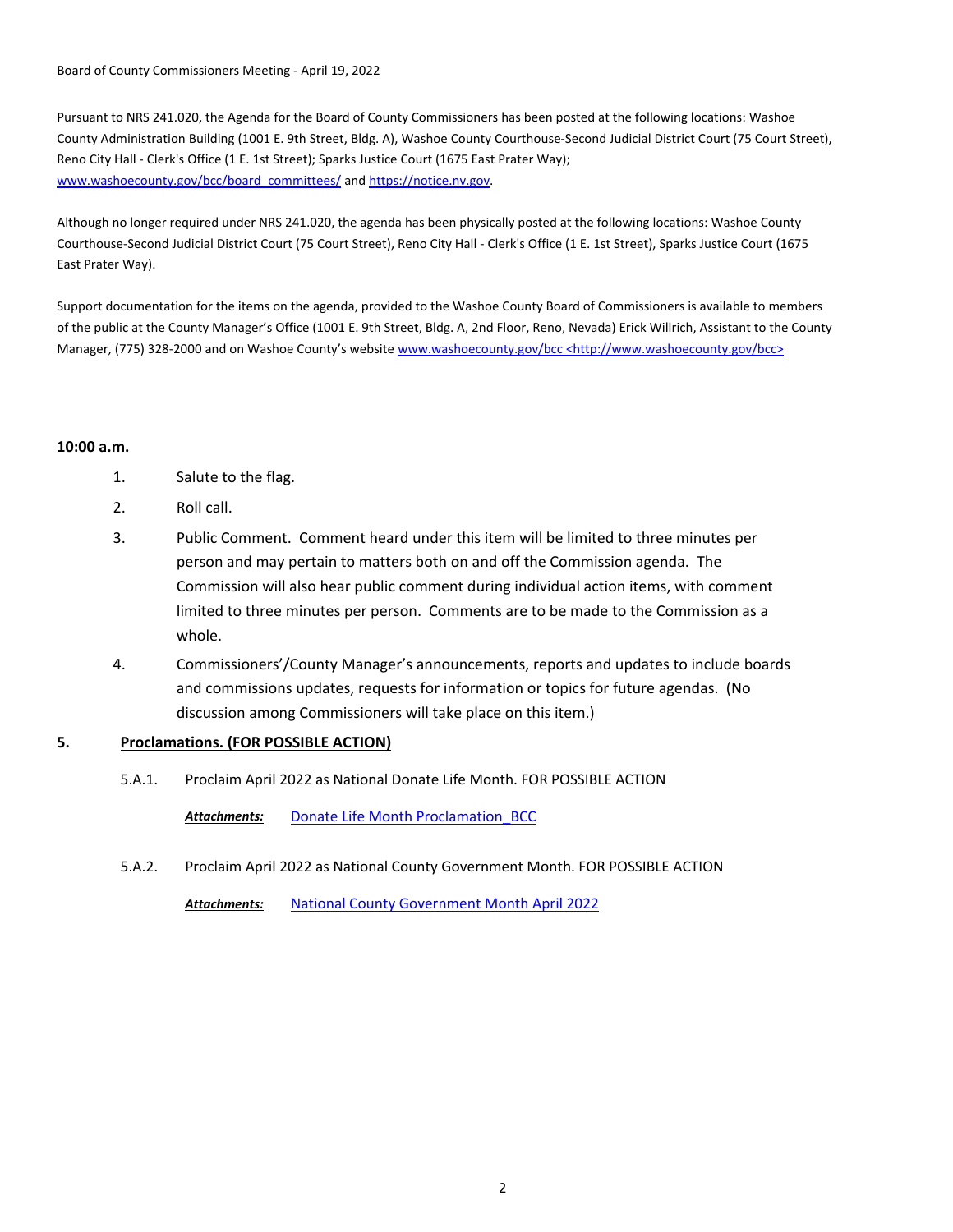# **6. Donations. (FOR POSSIBLE ACTION)**

Recommendation to accept donations of [\$4,605.34] from various businesses, organizations and individuals and in-kind donations [estimated value \$229,805.17] from the May Arboretum Society for Regional Parks and Open Space programs and facilities; and direct the Comptroller's Office to make the appropriate budget amendments. Community Services. (All Commission Districts.) FOR POSSIBLE ACTION 6.A.1.

*Attachments:* [BCC 4-19-22 - Staff Report - Park Donations](http://washoe-nv.legistar.com/gateway.aspx?M=F&ID=36a88600-cf75-438a-970c-89e5f7e4b19b.doc)

Recommendation to: (1) acknowledge various items donated totaling an estimated market value of [\$225.00]; and (2) accept donations to the Human Services Agency - Senior Services Fund to support operations of the Washoe County Senior Centers in the amount of [\$5,696.03] retroactive for the period December 20, 2021 through March 25, 2022; and direct the Comptroller to make the necessary budget amendments. Human Services Agency. (All Commission Districts.) FOR POSSIBLE ACTION 6.B.1.

# *Attachments:* [BCC 04-19-22 TMP6025 Accept Senior Donations \[\\$5,696.03\]](http://washoe-nv.legistar.com/gateway.aspx?M=F&ID=8d0643b2-b7d2-42e3-ba1f-295db945a746.docx)

Recommendation to: (1) acknowledge various items donated totaling an estimated market value of [\$1,025.00]; and (2) accept donations to the Washoe County Human Services Indigent Services Fund in the amount of [\$56.00] retroactive for the period October 13, 2021 through March 25, 2022; and direct the Comptroller's Office to make the necessary budget amendments. Human Services Agency. (All Commission Districts.) FOR POSSIBLE ACTION 6.B.2.

> [BCC 04-19-22 TMP6026 Accept Adult Donations \[\\$56.00\]](http://washoe-nv.legistar.com/gateway.aspx?M=F&ID=f37b6fc7-a365-4d2a-996f-df9058ee6a5d.docx) [BCC 04-19-22 Accept Indigent Donations \(Various\)](http://washoe-nv.legistar.com/gateway.aspx?M=F&ID=e8374baa-9767-46e9-9a0c-b9e91e853e43.pdf) *Attachments:*

Recommendation to: (1) acknowledge various items donated totaling an estimated market value of [\$100.00]; and (2) accept a donation to the Washoe County Human Services Homelessness Services Fund in the amount of [\$4,865.00] retroactive for the period January 1, 2022 through March 25, 2022; and direct the Comptroller's Office to make the necessary budget amendments. Human Services Agency. (All Commission Districts.) FOR POSSIBLE ACTION 6.B.3.

[BCC 04-19-22 TMP6027 Accept Homelessness Donations](http://washoe-nv.legistar.com/gateway.aspx?M=F&ID=5d85e45f-6403-4ccd-8363-1dea1d8d257a.docx)  [\$4,865.00] *Attachments:*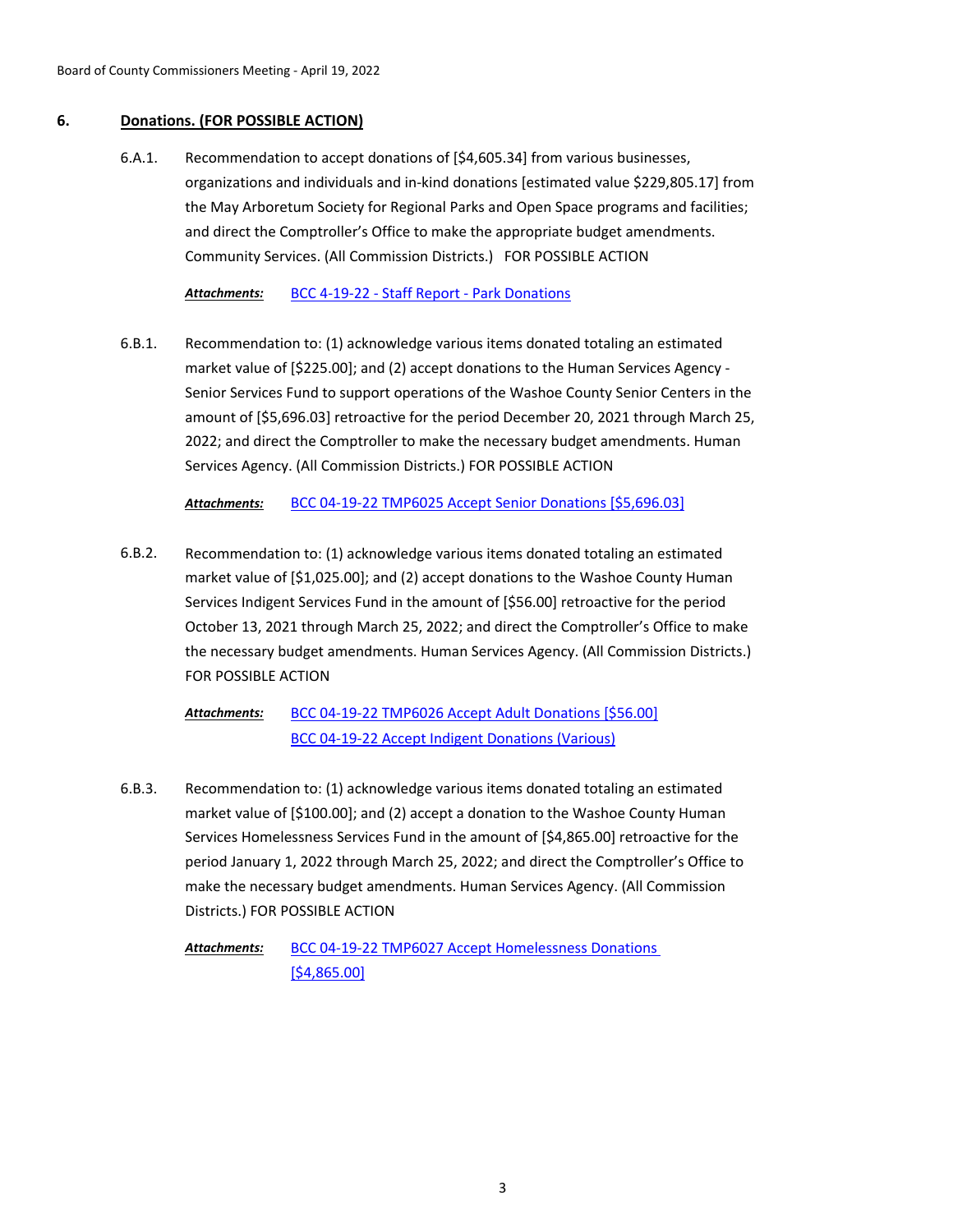Recommendation to: (1) acknowledge various items donated totaling an estimated market value of [\$17,464.00]; and (2) accept donations from various donors to Washoe County Human Services Agency Child Protective Services Fund to support welfare activities in the amount of [\$7,144.75] retroactive for the period December 26, 2021 through March 25, 2022; and direct the Comptroller's Office to make the necessary budget amendments. Human Services Agency. (All Commission Districts.) FOR POSSIBLE ACTION 6.B.4.

*Attachments:* [BCC 04-19-22 TMP6028 Accept HSA Donations \[\\$7,144.75\]](http://washoe-nv.legistar.com/gateway.aspx?M=F&ID=1ed3d2d9-6de9-45f0-9268-d747466e3717.doc)

Recommendation to accept donations to Washoe County Regional Animal Services in the amount of [\$13,589.25] retroactive for the period January 1, 2022 through March 31, 2022, from numerous donors (see attached list) to be used for the humane care and treatment of sick and/or injured, stray, abandoned, or at-risk animals received; express appreciation for these thoughtful contributions; and direct the Comptroller's Office to make the necessary budget amendments. Animal Services. (All Commission Districts.) FOR POSSIBLE ACTION 6.C.1.

#### [2022-4-19\\_FY22 3rd Q Donation \\$13,589.25](http://washoe-nv.legistar.com/gateway.aspx?M=F&ID=72a09b78-9130-413c-bfd3-9090279e3ae6.docx) [WCRAS\\_FY22 3rd Q Donation report](http://washoe-nv.legistar.com/gateway.aspx?M=F&ID=7e6ad9a2-7eb4-4bbe-ac02-b3b317c780eb.pdf) *Attachments:*

Recommendation to accept a donation of [\$10.00] from a private citizen to be used for operating costs for the Washoe County Sheriff's Office K9 Unit, and if approved, direct the Comptroller's Office to make appropriate budget amendments. Sheriff. (All Commission Districts.) FOR POSSIBLE ACTION 6.D.1.

*Attachments:* [BCC 04-19-22 - Sheriff - K9 Unit Donation \\$10](http://washoe-nv.legistar.com/gateway.aspx?M=F&ID=13251429-be46-4c08-bb2d-0b452e8494e2.doc)

Recommendation to accept a private grant of [\$1,000.00] from Joan Bates Sims Charitable Fund at the Community Foundation of Western Nevada to be used for protective equipment for deputies, and if approved, authorize Comptroller's Office to make appropriate budget amendments. Sheriff. (All Commission Districts.) FOR POSSIBLE ACTION 6.D.2.

*Attachments:* [BCC 04-19-22 - Sheriff - Bates Sims Grant Donation \\$1000](http://washoe-nv.legistar.com/gateway.aspx?M=F&ID=18a204a0-d899-40dd-b288-b9e1b6b66b80.doc)

# **7. Consent Items. (FOR POSSIBLE ACTION)**

Approval of minutes for the Board of County Commissioners' regular meeting of March 8, 2022. Clerk. (All Commission Districts.) FOR POSSIBLE ACTION 7.A.1.

*Attachments:* [2022-03-08 W](http://washoe-nv.legistar.com/gateway.aspx?M=F&ID=09f47861-762b-4c6a-9e1b-1d9f865c7cd0.pdf)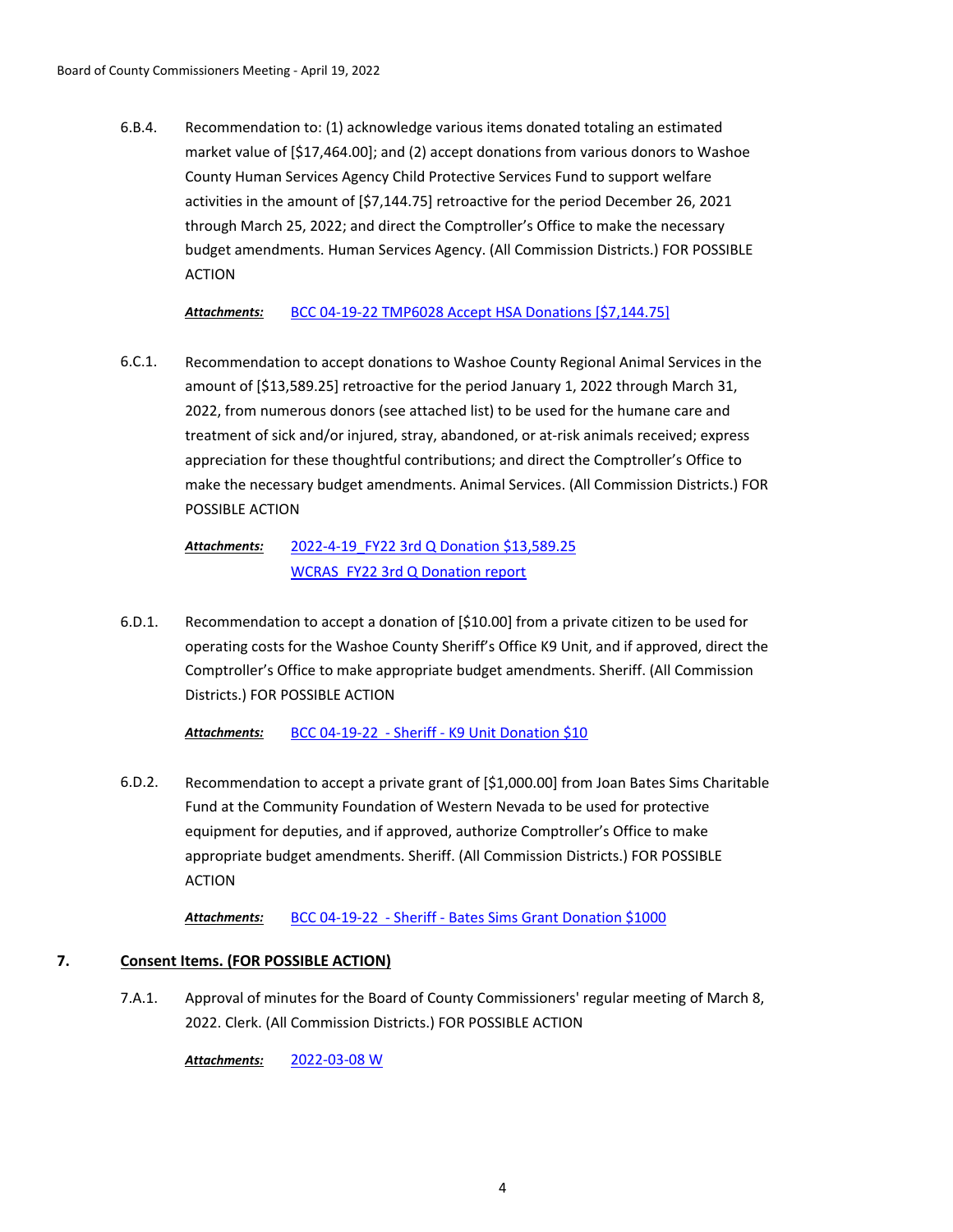Acknowledge the communications and reports received by the Clerk on behalf of the Board of County Commissioners, including the following categories: Communications; Monthly Statements/Reports; and Executed Contracts. Clerk. (All Commission Districts.) FOR POSSIBLE ACTION 7.A.2.

[C&R Staff Report](http://washoe-nv.legistar.com/gateway.aspx?M=F&ID=293732b2-fa2a-4dcb-8429-4b04eb78ea50.pdf) [C&R List](http://washoe-nv.legistar.com/gateway.aspx?M=F&ID=8207505e-65d9-4c22-b2c6-c4eab5e55f94.pdf) *Attachments:*

Recommendation to approve Commission District Special Fund disbursement pursuant to NRS 244.1505 in the amount of [\$10,000.00] for Fiscal Year 2021-2022; District 4 Commissioner Vaughn Hartung recommends a [\$5,000.00] grant to Donor Network West -- a nonprofit organization created for charitable, religious, or educational purposes -- for the purpose of supporting the organization's efforts to educate the northern Nevada community about organ, eye and tissue donation to encourage registering as a donor; and a [\$5,000.00] grant to Nevada Donor Network Foundation -- a nonprofit organization created for charitable, religious, or educational purposes - to aid in the Organ Procurement Organization's capital campaign with the goal of creating an organ transplant center in Nevada; approve Resolutions necessary for same; and direct the Comptroller's Office to make the necessary disbursements. Manager's Office. (Commission District 4.) FOR POSSIBLE ACTION 7.B.1.

[Staff Report\\_NDN\\_DNW\\_2022](http://washoe-nv.legistar.com/gateway.aspx?M=F&ID=0794d34d-e562-4a08-ae1f-cd8d7e97b35b.doc) [Resolution NDN](http://washoe-nv.legistar.com/gateway.aspx?M=F&ID=1a8d4d5a-9161-4e0b-aed9-c54e91bb5e4d.docx) [Resolution DNWest](http://washoe-nv.legistar.com/gateway.aspx?M=F&ID=9eff2340-da93-4023-a86c-754dec92633f.docx) *Attachments:*

Recommendation to approve Commission District Special Fund disbursement pursuant to NRS 244.1505 in the amount of [\$10,000.00] for Fiscal Year 2021-2022; District 4 Commissioner Vaughn Hartung recommends a [\$10,000.00] grant to Soulful Seeds -- a nonprofit organization created for charitable, religious, or educational purposes -- to aid in their mission of providing healthy, sustainable and fresh food to the most vulnerable in our communities; approve Resolution necessary for same; and direct the Comptroller's Office to make the necessary disbursement. Manager's Office. (Commission District 4.) FOR POSSIBLE ACTION 7.B.2.

[Staff Report Soulful Seeds Additional](http://washoe-nv.legistar.com/gateway.aspx?M=F&ID=2195163f-8b68-4751-88b3-5fec4fa5c72c.doc) [Soulful Seeds Resoution 4.19.22](http://washoe-nv.legistar.com/gateway.aspx?M=F&ID=87dbbe04-a94d-4191-87de-6a5a23a5568c.docx) *Attachments:*

**End of Consent Items**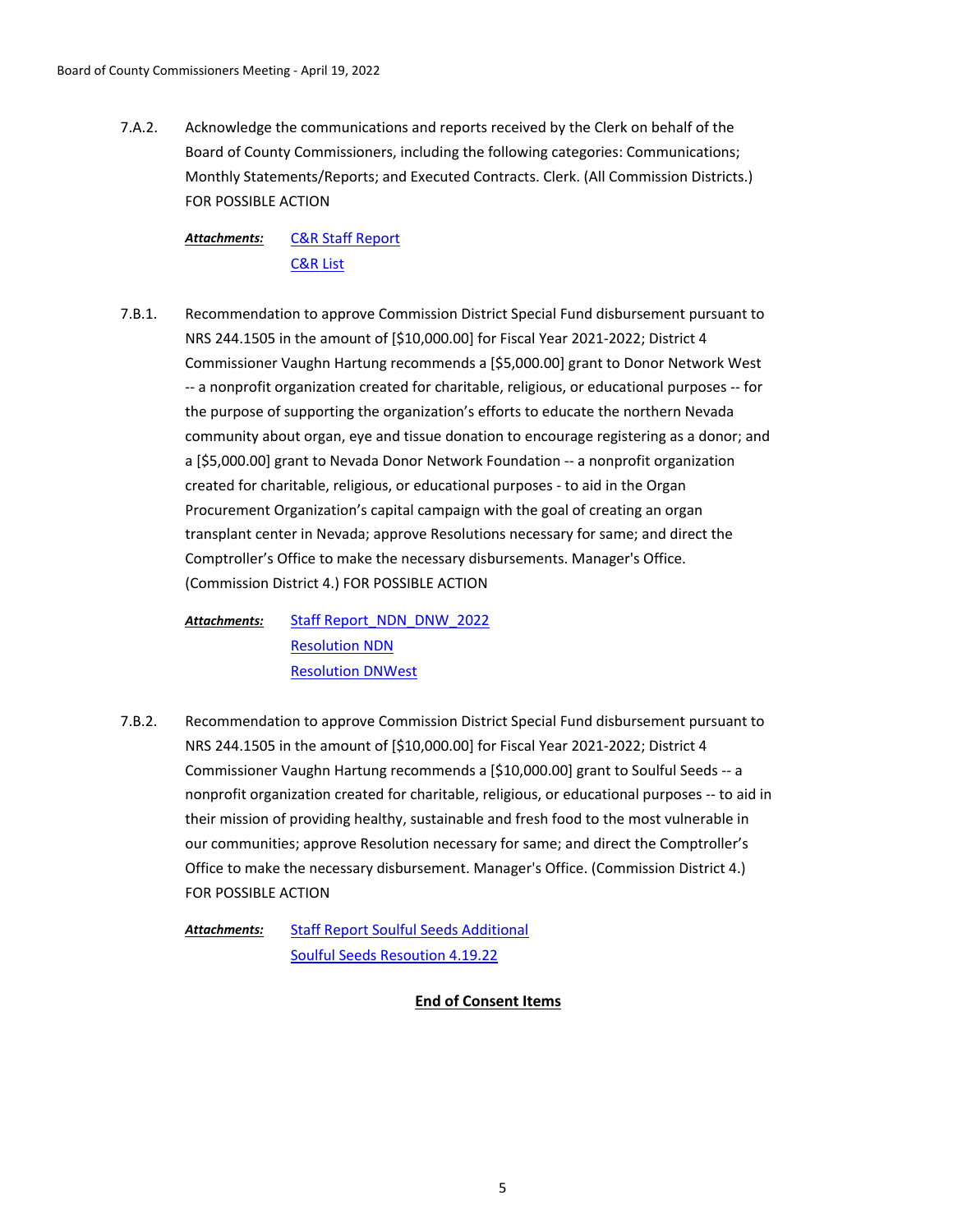Recommendation to retroactively accept a donation from SilverSummit Healthplan, a health insurance agency, to the Washoe County Housing and Homeless Services division in the amount of [\$240,000.00] in support of case management services for people experiencing homelessness at Nevada Cares Campus and Our Place as well as Justice involved case management embedded within Washoe County jails and detention centers and direct the Comptroller's Office to make the necessary budget amendments. Manager's Office. (All Commission Districts.) FOR POSSIBLE ACTION 8.

#### 20220419 SilverSummit Donation Staff Report [SilverSummit Grant Letter](http://washoe-nv.legistar.com/gateway.aspx?M=F&ID=a254c18c-41cc-40db-9576-a7ab8a4f7df2.pdf) *Attachments:*

Recommendation to acknowledge status report and possible direction to staff on the County Manager's recommended Fiscal Year 2023 Budget with estimated appropriations of approximately [\$965,207,730.00] which incorporates Board priorities of funding for existing contractual obligations, supplies, utilities, personnel costs, unfunded mandates from the 2021 Legislative session, second year of property tax refunds, increasing role supporting regional Homeless Services capital improvements and operations, maintaining the County's assets and infrastructure needs, and operating budget requests, and direct the County Manager to return to the Board of County Commission with a Tentative and Final Budget for adoption at a public hearing to be scheduled on May 17, 2022. Manager's Office. (All Commission Districts.) FOR POSSIBLE ACTION 9.

#### MMK Review Staff Report 4-19-22 Mgrs Office FY23 Budget Presentation *Attachments:*

- 10. Public Comment. Comment heard under this item will be limited to three minutes per person and may pertain to matters both on and off the Commission agenda. The Commission will also hear public comment during individual action items, with comment limited to three minutes per person. Comments are to be made to the Commission as a whole.
- 11. Commissioners'/County Manager's announcements, reports and updates to include boards and commissions updates, requests for information or topics for future agendas. (No discussion among Commissioners will take place on this item.)

## **Adjournment**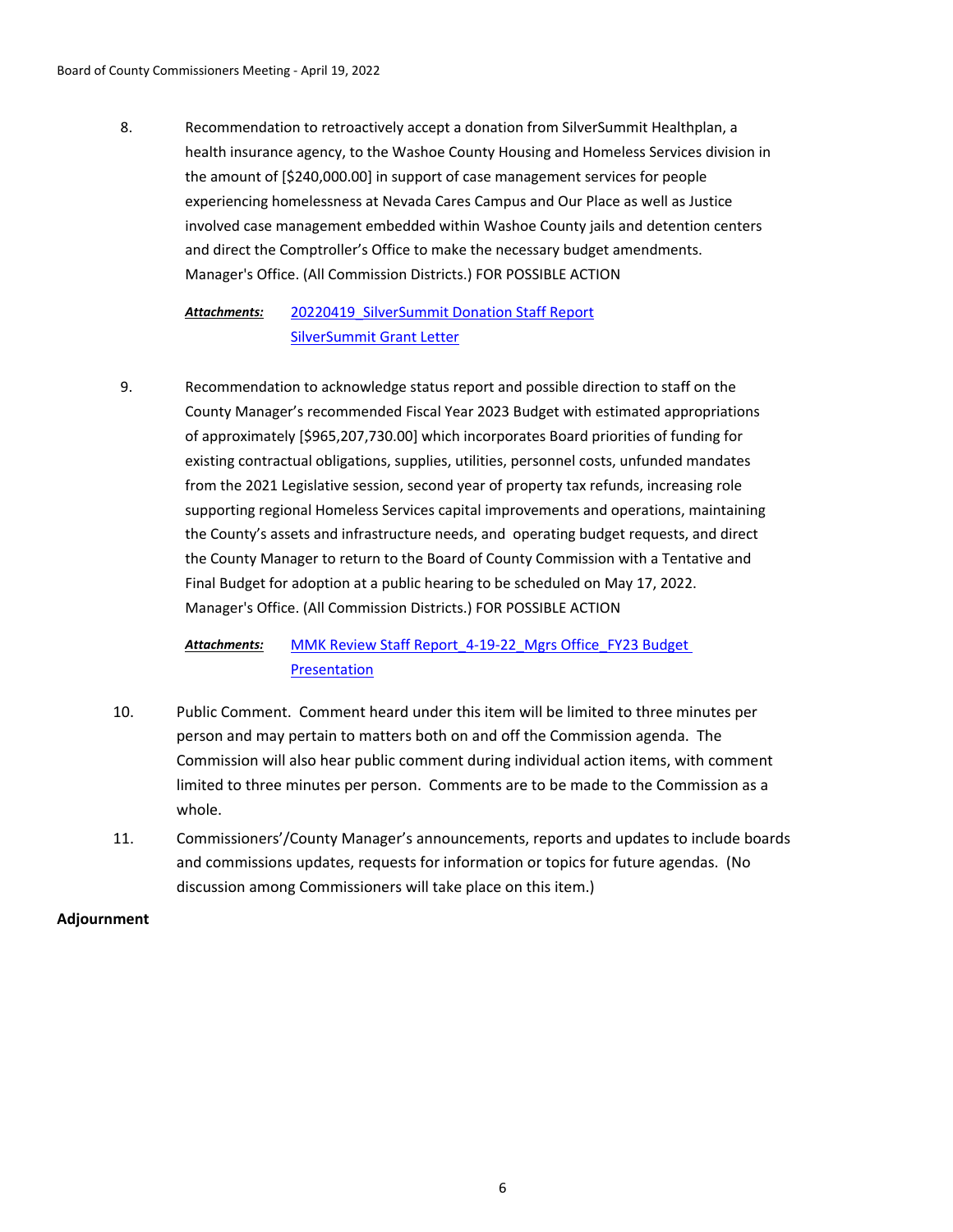Various boards/commissions the Washoe County Commissioners may be a member of or liaison to:

### Chair Hartung

- Community Homelessness Advisory Board (alternate)
- EDAWN (Economic Development Authority of Western Nevada)
- Nevada Association of Counties Board of Directors (NACO)
- Regional Transportation Commission
- Truckee Meadows Regional Planning Agency Governing Board
- Truckee Meadows Water Authority Board
- Truckee River Flood Management Authority
- Washoe County Stadium Authority
- Washoe County Investment Committee
- Western Regional Water Commission

## Vice-Chair Hill

Community Homelessness Advisory Board Downtown Reno Business Improvement District EDAWN (Economic Development Authority of Western Nevada) (alternate) Nevada Tahoe Conservation District Board of Supervisors Regional Transportation Commission (alternate) Tahoe Prosperity Center Board of Directors Tahoe Regional Planning Agency Governing Board Tahoe Transportation District Board of Directors Tahoe Transportation Commission Truckee Meadows Regional Planning Agency Governing Board Truckee Meadows Water Authority Board Truckee River Flood Management Authority Washoe County Internal Audit Committee (alternate) Washoe County Investment Committee Washoe County Legislative Liaison Washoe County Stadium Authority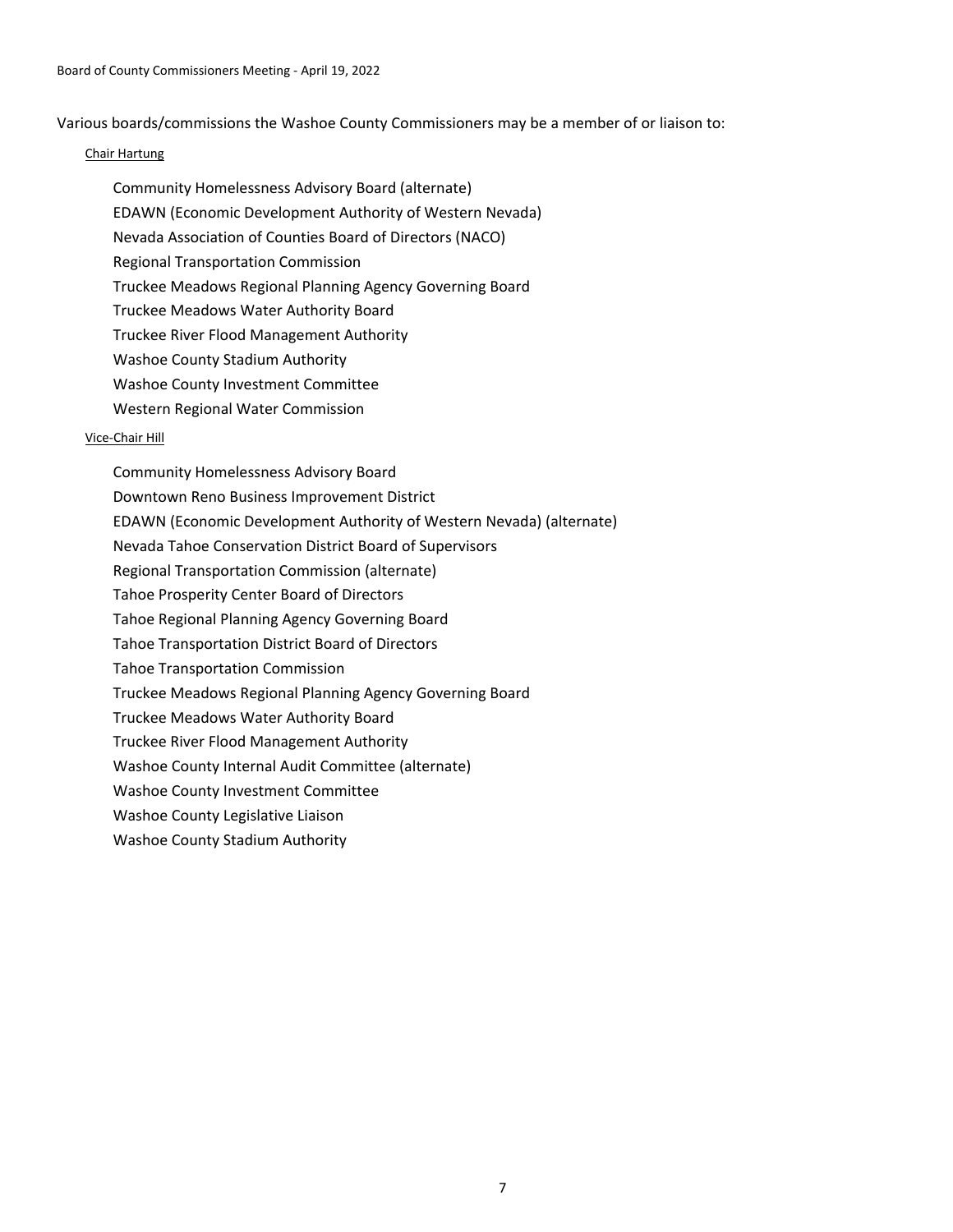### Commissioner Lucey

Community Homelessness Advisory Board Nevada Association of Counties Board of Directors (NACO) Regional Transportation Commission Reno-Sparks Convention & Visitors Authority Tahoe Regional Planning Agency Governing Board (alternate) Tahoe Transportation District Board of Directors (alternate) Tahoe Transportation Commission (alternate) Truckee Meadows Water Authority Board (alternate) Truckee River Flood Management Authority (alternate) Washoe County Criminal Justice Advisory Committee Washoe County District Board of Health Washoe County Legislative Liaison Washoe County School District Capital Funding Protection Committee Washoe County School District Oversight Panel Washoe County Stadium Authority (alternate) Western Nevada Development District (WNDD) (alternate) Western Regional Water Commission

## Commissioner Jung

Washoe County Animal Services Advisory Board Downtown Reno Business Improvement District (alternate) Nevada Tahoe Conservation District Board of Supervisors (alternate) Nevadaworks (alternate) Regional Transportation Commission (alternate) Truckee Meadows Water Authority Board (alternate) Truckee River Flood Management Authority (alternate) Washoe County Open Space and Regional Parks Commission Liaison Washoe County Senior Services Advisory Board Liaison Washoe County Stadium Authority (alternate)